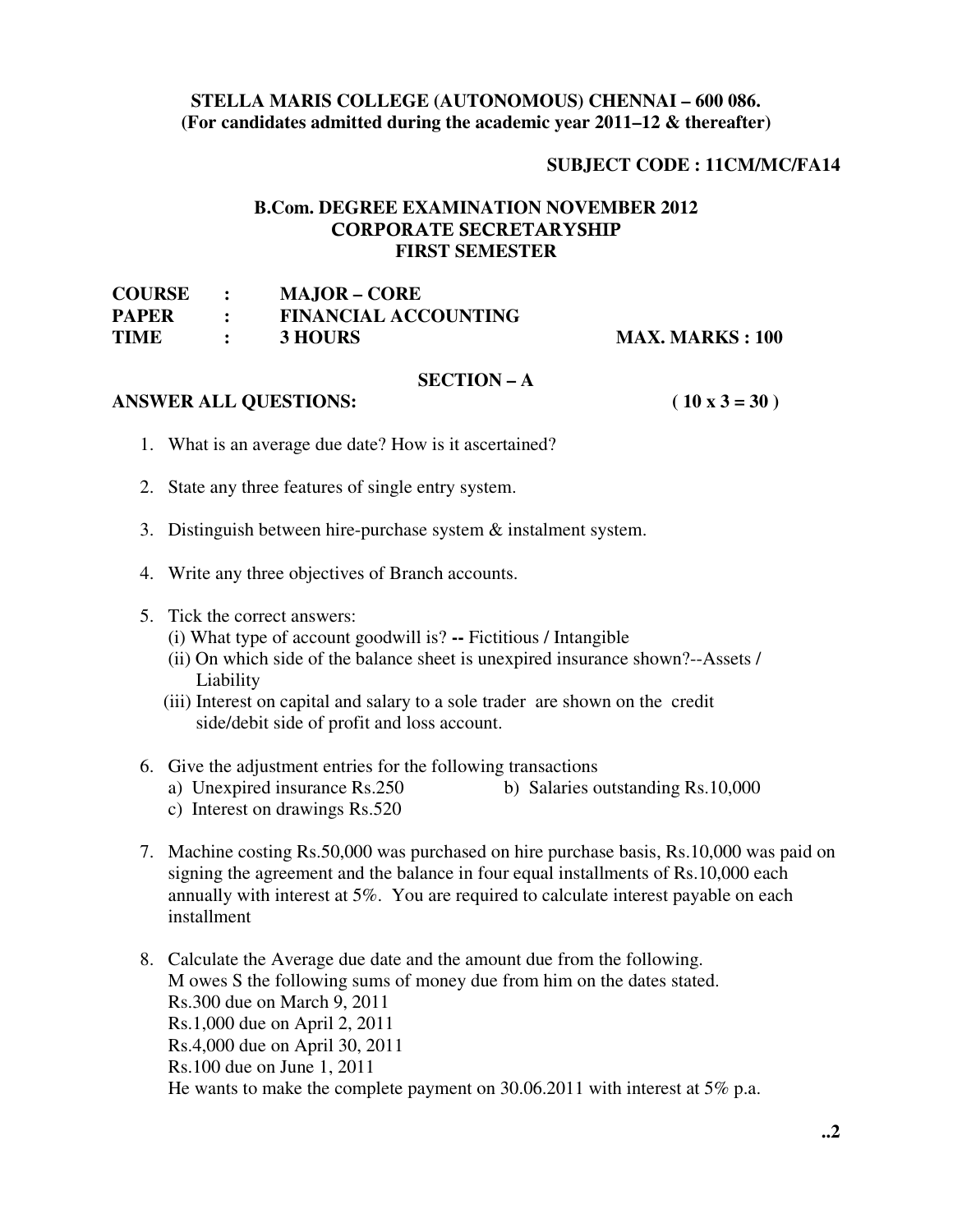9. A company purchased a plant for Rs.30,000. It is expected that its useful life will be 5 years and salvage value Rs.5,000. You are required to determine the rate of depreciation and amount of depreciation to be provided in the first year as per straight line method.

#### 10. Pass necessary entries in the books of HO.

- a. Goods sent by HO in transit Rs.40,000.
- b. Depreciation of branch asset whose accounts are maintained by HO.
- c. Cash sent by branch in transit Rs.60,000.
- d. Head office expenses Rs.2,000 met by branch.

## **SECTION – B**

## ANSWER ANY FIVE QUESTIONS: (5 x 8 = 40)

11. The Rajini Stores Limited in Madras has a branch at Trichy. Goods are invoiced to the Branch at selling price being cost plus 25%.

From the following details, prepare Branch Account in the Head office books.

| Stock $1st$ Jan 1993 at Invoice            |       | Rent rates and taxes             | 2,400  |
|--------------------------------------------|-------|----------------------------------|--------|
| price                                      | 7,500 |                                  |        |
| Stock 31 <sup>st</sup> Dec 1993 at Invoice |       | <b>Sundry Expenses</b>           | 480    |
| price                                      | 9,000 | Cash sales for the year          | 32,400 |
| Sundry Debtors $1st$ Jan 1993              | 4.200 | Credit sales                     | 21,000 |
| Sundry Debtors 31 <sup>st</sup> Dec 1993   |       | 5,400 Cash received from debtors | 19,800 |
| Goods invoiced from H.O. at                |       | Wages paid                       | 2,040  |
| Invoice price                              |       | 54,600 Wages still owing         | 200    |

12. A company whose accounting year is the calendar year, purchased on 1.1.2008 a machine costing Rs.4,00,000. It purchased further machinery on  $1<sup>st</sup>$  October 2008 for Rs.2,50,000 and on 1st July 2009 for Rs.90,000.

On  $1.7.2010$ ,  $1/4<sup>th</sup>$  of the machinery installed on 1.1.2008 became obsolete and was sold for Rs.68,000.

Show the machinery account for the three years ( 2008 to 2010 ) under diminishing balance method depreciating the machinery at 10% p.a.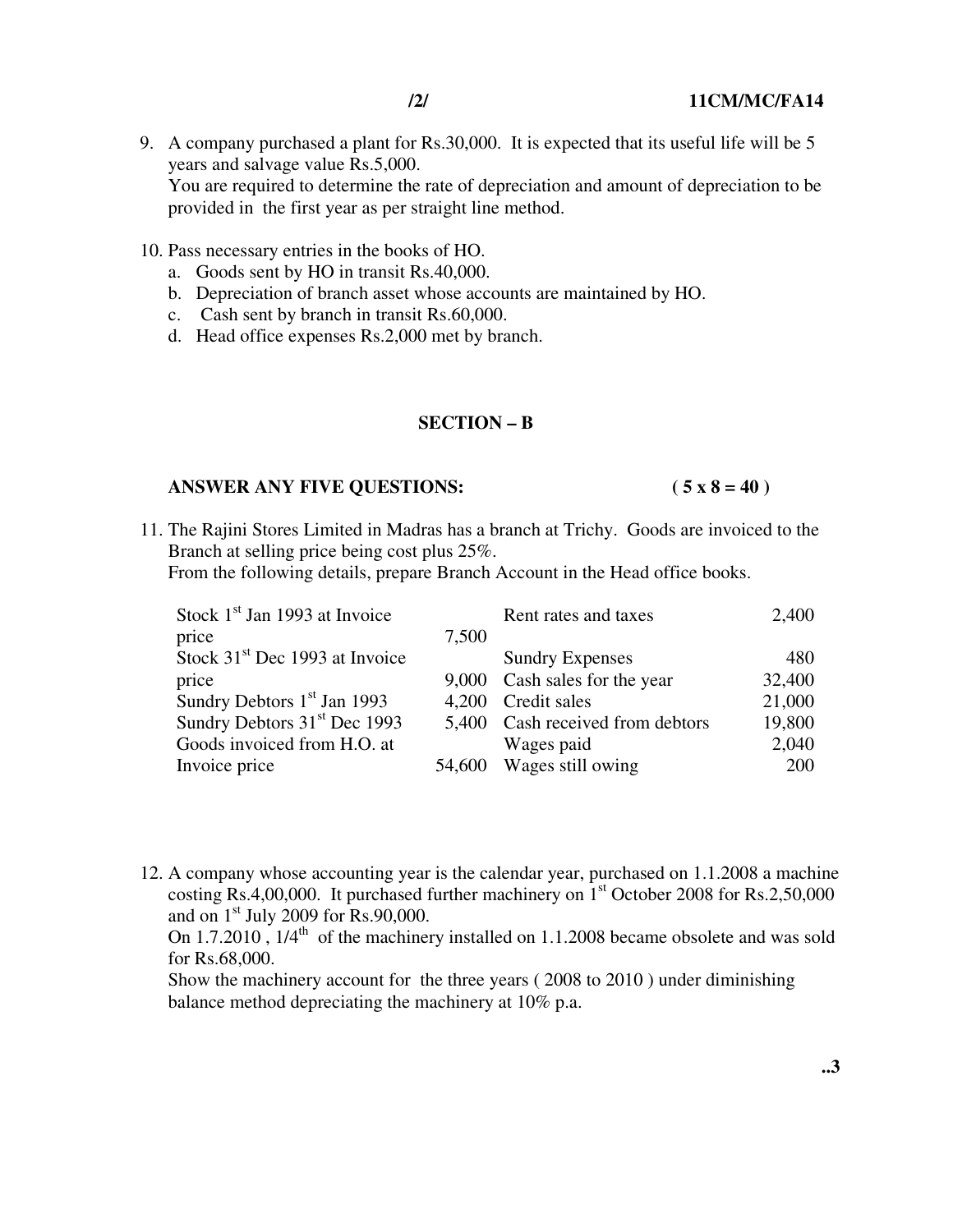13. Mr. Gupta purchased machinery under hire-purchase agreement from Mr.Pankaj. The cash price of the Machinery was Rs.15,500. The payment for the purchase are to be made as under: On signing the agreement Rs.3,000

First year end Rs.5,000 Second year end Rs.5,000

Third year end Rs.5,000

You are required to prepare Mr. Pankaj's account.

14. Prepare account current for Nagesh in respect of the following transactions with Basha:-<br>2011

| 2011     |                                                                                             | Rs.                              |
|----------|---------------------------------------------------------------------------------------------|----------------------------------|
| Sep. 16  | Goods Sold to Basha                                                                         | 400 (due $1st$ Oct.)             |
| Oct. 1   | Cash received from Basha                                                                    | 180                              |
| Oct. 21  | Goods purchased from Basha                                                                  | 1,000 (due $1^{\text{st}}$ Dec.) |
| Nov. $1$ | Paid to Basha                                                                               | 660                              |
| Dec.1    | Paid to Basha                                                                               | 600                              |
| Dec. $5$ | Goods purchased from Basha                                                                  | 1,000 (due $1^{\rm st}$ Jan.)    |
| Dec. 10  | Goods purchased from Basha                                                                  | 440 (due $1st$ Jan.)             |
| 2012     |                                                                                             | R <sub>S</sub> .                 |
| Jan. 1   | Paid to Basha                                                                               | 1,200                            |
| Jan. 9   | Goods sold to Basha                                                                         | 40 (due to $1st$ Feb.)           |
|          | The account is to be prepared upto 1 <sup>st</sup> Feb. Calculate interest $\omega$ 6% p.a. |                                  |

15. a) From the following details find out the credit purchases and total purchases:

|                        | Rs.    |                                           | Rs.    |
|------------------------|--------|-------------------------------------------|--------|
| <b>Cash Purchases</b>  |        | 29,000 Bills payable paid during the year | 10,500 |
| Bill payable (opening) |        | 7,500 Purchase returns                    | 1,500  |
| Bill Payable (closing) |        | 2,500 Allowances from creditors           | 800    |
| Creditors (opening)    |        | 20,000 Bills payable dishonoured          | 300    |
| Creditors (closing)    | 18,000 |                                           |        |
| Cash paid to creditors | 25,000 |                                           |        |

b) From the following information, you are required to calculate total sales:-

|                                  | Rs.    |                                     | Rs.    |
|----------------------------------|--------|-------------------------------------|--------|
| Bills Receivable in the          |        | Bad debits written off              | 2,800  |
| beginning                        | 7,800  |                                     |        |
| Debtors in the beginning         | 30,800 | Return Inwards                      | 8,700  |
| <b>Bills Receivable encashed</b> |        | Bills Receivable at the end         | 6,000  |
| during the year                  | 20,900 |                                     |        |
| Cash received from Debtors       | 70,000 | Debtors at the end                  | 25,500 |
|                                  |        | Cash sales (as per cash book)       | 40,900 |
|                                  |        | <b>Bills Receivable dishonoured</b> | 1,800  |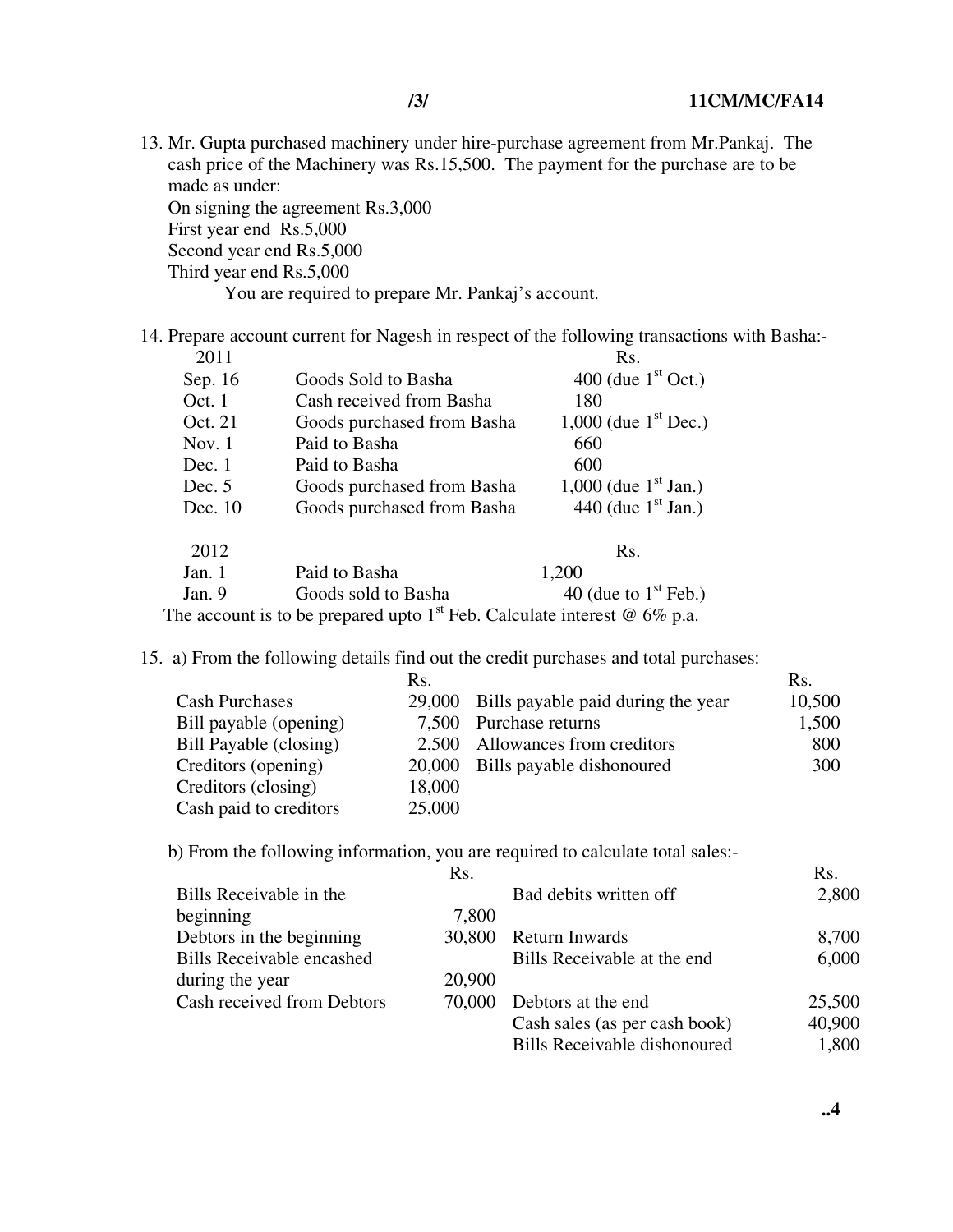16. Mrs.Sophia, a partner in a firm has taken the following amounts from her firm for the half year ending 30.6.2009.

| Amount (Rs.) | Due Date   |
|--------------|------------|
| 5,100        | 08.01.2009 |
| 3,500        | 12.02.2009 |
| 4,000        | 15.03.2009 |
| 3,600        | 10.04.2009 |
| 3,700        | 06.05.2009 |
| 6,000        | 08.06.2009 |

Interest is calculated @ 10% p.a**.** Calculate average due date and the amount of interest.

17. Mr. Mano keeps his books of accounts under single entry system. His financial position on 31.12.2007and 31.12.2008 was as follows:

| Particulars:            | 2007   | 2008   |
|-------------------------|--------|--------|
|                         | Rs.    | Rs.    |
| Cash                    | 9,860  | 800    |
| Stock in trade          | 38,520 | 57,020 |
| Plant & Machinery       | 54,420 | 61,000 |
| <b>Bills Receivable</b> |        | 16,480 |
| <b>Sundry Debtors</b>   | 24,840 | 43,940 |
| <b>Sundry Creditors</b> | 72,040 | 80,000 |
| Furniture               | 4,960  | 5,220  |
| Drawings                |        | 5,000  |

During the year he introduced additional capital of Rs. 20,000.

From the above particulars prepare a statement of Profit and Loss of Mr. Mano for the year ended 31.12.2008.

### **SECTION – C**

## **ANSWER ANY TWO QUESTIONS: ( 2 x 15 = 30 )**

18. Transport Corporation purchased a truck on hire purchase from Hindustan Motors for Rs.56,000 payment to be made, Rs.15,000 down cash and 3 instalments of Rs.15,000 each at the end of each year. Rate of interest is charged at 5% p.a. Buyer depreciates assets at 10% p.a. on WDV method.

 Because of financial difficulties, Transport Corporation after having paid the down payement and first instalment at the end of the first year could not pay the second instalment and Hindustan motors took possession of the truck. The seller after spending Rs.350 on repairs of the truck, sold it for Rs.30,110.

Prepare necessary ledger accounts in the books of both the parties.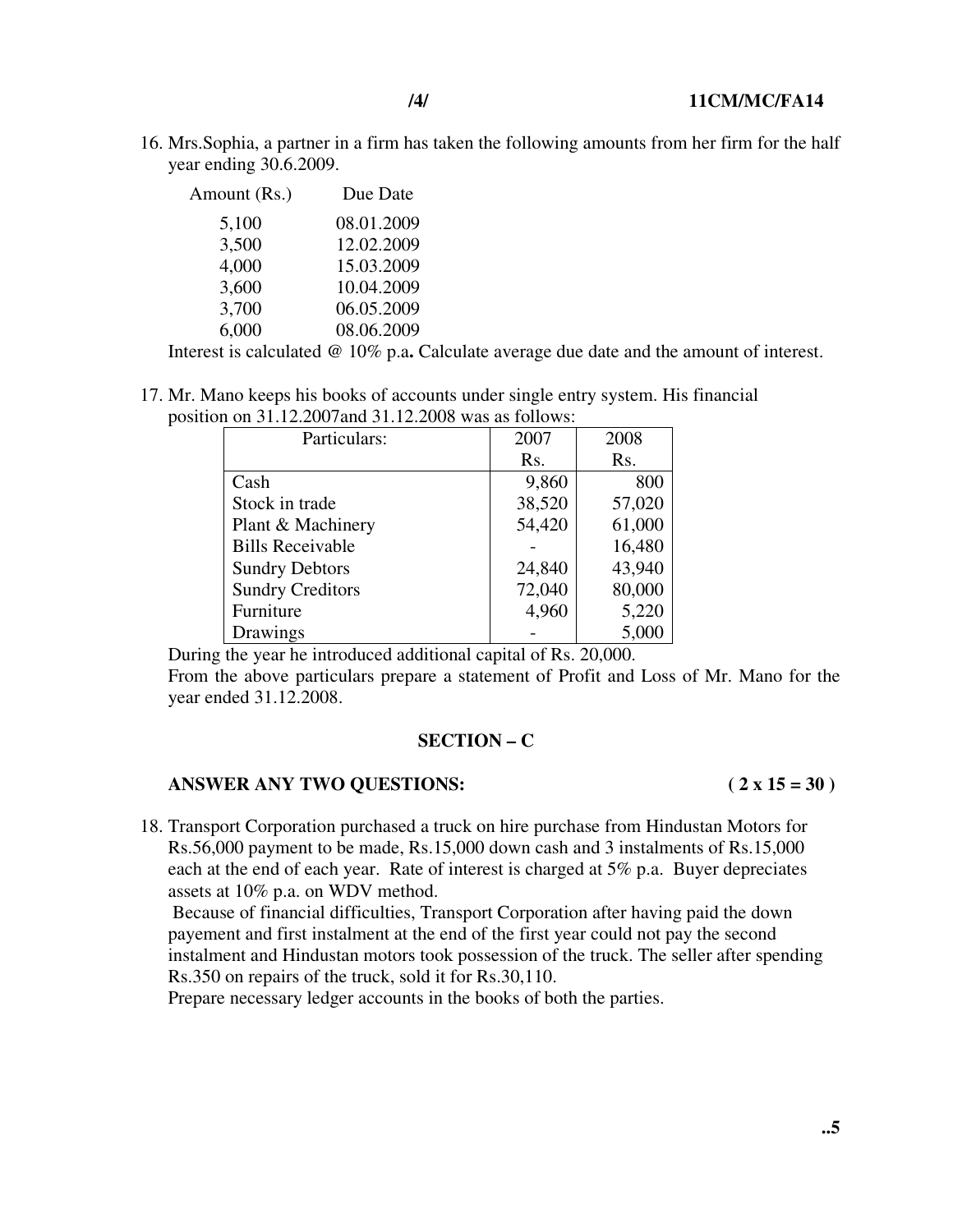|  | 19. Following is the trial balance of Nathan & Co. as on $31st$ March, 2010 |  |  |  |  |  |  |  |  |  |  |  |  |
|--|-----------------------------------------------------------------------------|--|--|--|--|--|--|--|--|--|--|--|--|
|--|-----------------------------------------------------------------------------|--|--|--|--|--|--|--|--|--|--|--|--|

|                          | Rs.      | Rs.      |
|--------------------------|----------|----------|
| Capital Account          |          | 80,000   |
| Drawing Account          | 6,000    |          |
| Stock(1.4.2009)          | 45,000   |          |
| Purchases                | 2,60,000 |          |
| <b>Sales</b>             |          | 3,10,000 |
| Furniture                | 10,000   |          |
| <b>Sundry Debtors</b>    | 40,000   |          |
| Freight and Octroi       | 4,600    |          |
| Trade expenses           | 500      |          |
| <b>Salaries</b>          | 5,500    |          |
| Rent                     | 2,400    |          |
| Advertising expenses     | 5,000    |          |
| <b>Insurance Premium</b> | 400      |          |
| Commission               |          | 1,300    |
| Discount                 | 200      |          |
| <b>Bad Debts</b>         | 1,600    |          |
| Provision for Bad Debts  |          | 900      |
| Creditors                |          | 20,000   |
| Cash in hand             | 5,200    |          |
| <b>Bank</b>              | 5,800    |          |
| Goodwill(at cost)        | 20,000   |          |
|                          | 4,12,200 | 4,12,200 |

## Adjustments:

- (a) Stock on  $31<sup>st</sup>$  March, 2010 was valued at Rs. 53,000
- (b) Salaries have been only for 11 months
- (c) Unexpired insurance included in the figure of Rs. 400 appearing in trial balance is Rs. 100
- (d) Commission earned but not yet received amounting to Rs. 122 is to be recorded in books of account
- (e) Provision for bad debts is to be brought upto 3% of sundry debtors.
- (f) Manager is to be allowed a commission of 10% of net profits after charging such commission
- (g) Furniture is depreciated @ 10% per annum .
- (h) Only  $1/4<sup>th</sup>$  of advertising expenses are to be written off. Prepare trading and profit and loss account for the year ended  $31<sup>st</sup>$  March, 2010and balance sheet as on that date .